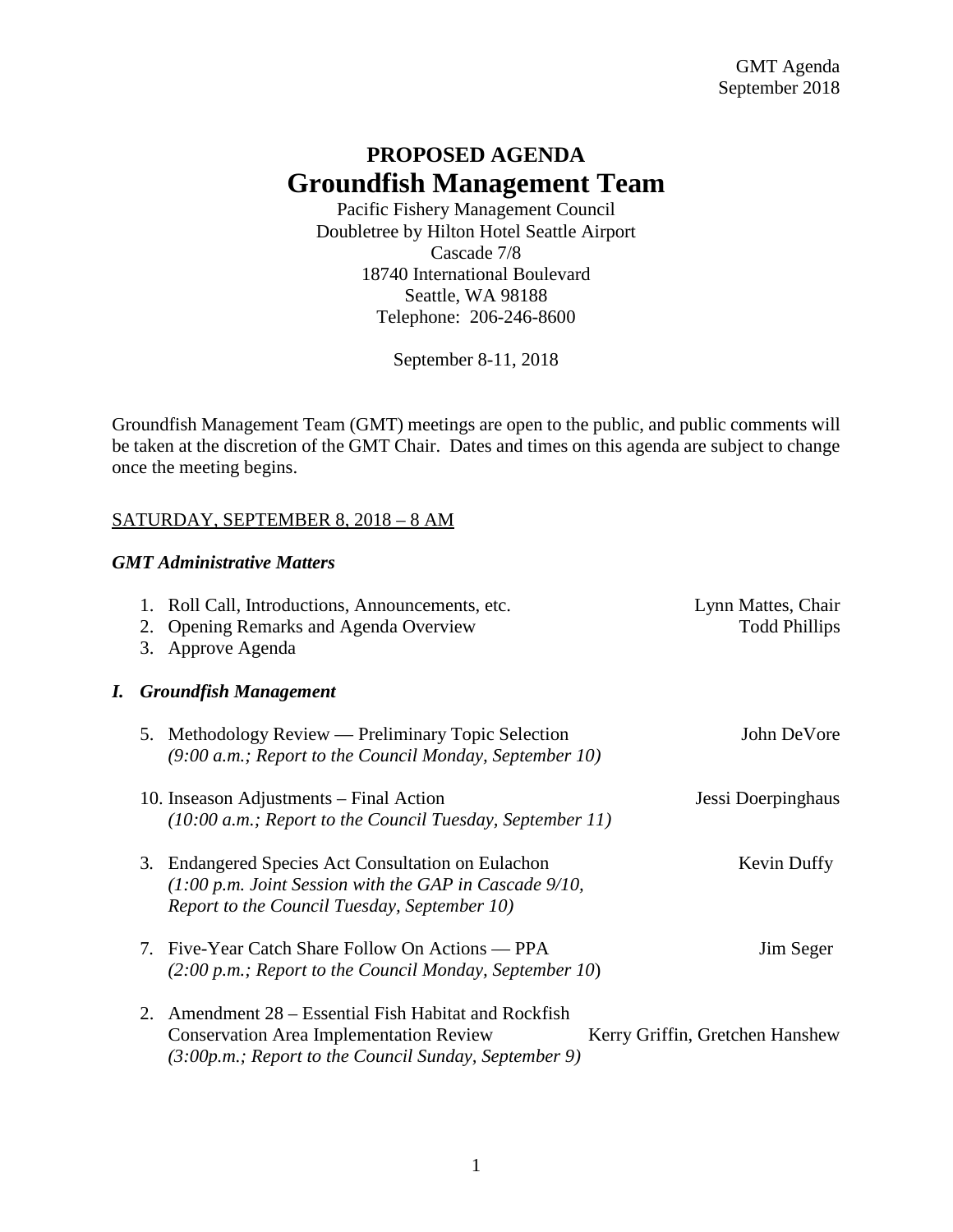## *GMT Administrative Matters (continued)*

4. Draft and Review Statements *(3:30 p.m.)*

## SUNDAY, SEPTEMBER 9, 2018 – 8 AM

#### *I. Groundfish Management (continued)*

| 6. Science Improvement Report<br>$(9:00 a.m.$ ; Report to the Council Monday, September 10)                      | John DeVore, John Field |
|------------------------------------------------------------------------------------------------------------------|-------------------------|
| 9. Omnibus Workload Planning Process Discussion<br>$(10:00 a.m.;$ Report to the Council Tuesday, September 11)   | Jim Seger               |
| 5. Methodology Review — Preliminary Topic Selection<br>$(1:00 p.m.; Report to the Council Monday, September 10)$ | Jim Hastie              |

## *GMT Administrative Matters (continued)*

5. Draft and Review Statements *(11:00 a.m.)*

## MONDAY, SEPTEMBER 10, 2018 – 8 AM

## *I. Groundfish Management (continued)*

| 8. Continuing Midwater Trawl and Gear EFP and Salmon       | Jim Seger, EFP Applicants |
|------------------------------------------------------------|---------------------------|
| Bycatch Provisions in New EFPs – Final Recommendations     |                           |
| $(8:30 a.m.;$ Report to the Council Tuesday, September 11) |                           |

# *F. Administrative Matters*

| 3. Electronic Monitoring Program Review and Cost                    | Brett Wiedoff, Brett Alger |
|---------------------------------------------------------------------|----------------------------|
| <b>Allocation Procedural Directive</b>                              |                            |
| $(10:00 \text{ p.m.};$ Report to the Council Tuesday, September 11) |                            |

#### *I. Groundfish Management (continued)*

10. Inseason Adjustments – Final Action Jessi Doerpinghaus *(3:00 p.m.; Joint Session with the GAP in Cascade 9/10, Report to the Council Tuesday, September 11)*